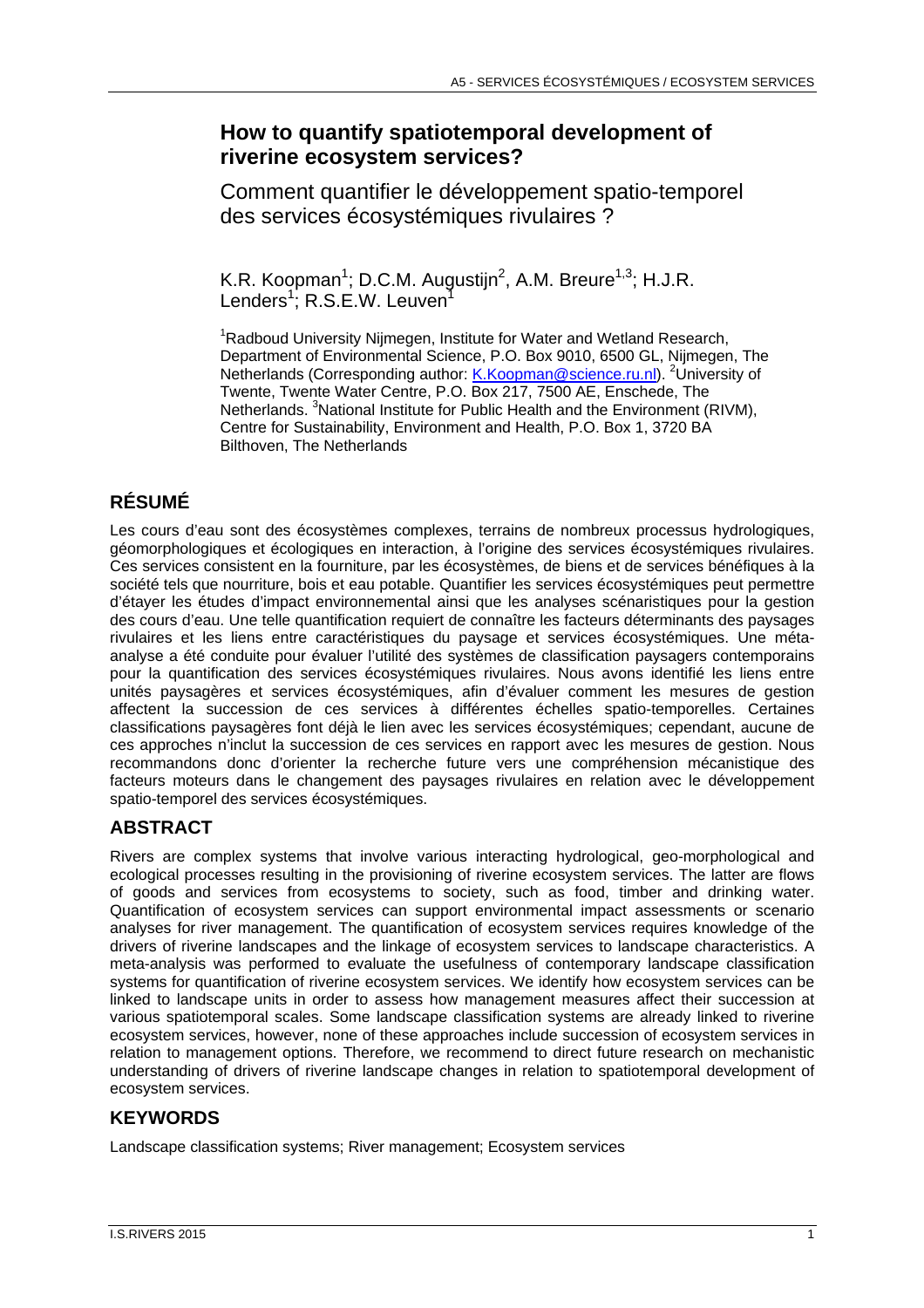#### **1 INTRODUCTION**

Rivers are highly dynamic systems with complex hydro-morphological and ecological interactions, which need to be taken into account from a management perspective to safeguard river functioning. The increasing pressures of climate change and population growth on important river functions such as navigation and water supply, however, make management measures increasingly difficult. There is a need for more self-sustaining rivers that allow better utilisation of their natural processes in order to reduce management costs, hence the RiverCare program was started in the Netherlands. Part of this multidisciplinary research program is focussed on the use of ecosystem services to evaluate management measures. The ecosystem services concept enables recognition of the contribution of rivers to human wellbeing, during decision making. It allows a comprehensive and holistic evaluation of trade-offs between environmental, economic and social outcomes from current and future river management. According to the Millennium Ecosystem Assessment, ecosystem services can be regarded as '*the benefits people obtain from ecosystems*'. River systems provide several services to man already such as: food (fish, agricultural products), timber (riparian forests), drinking water, and navigation (shipping of goods). Evidently, river management affects provisioning of ecosystem services, both spatially and temporally, for different services in different ways. Understanding how management measures relate to landscape ecological processes is required to determine which ecosystem services are delivered by a river system at various spatial and temporal scales. The riverine landscape can be categorised into different landscape units, each with its own characteristics such as: vegetation type present, ecological processes occurring, ecosystem functions provided and services delivered. One of the RiverCare goals is the development of tools to quantify riverine ecosystem services and implementation of these tools in BIO-SAFE, a model that determines the effect of river management on biodiversity and ecosystems (De Nooij et al., 2004). Developing these tools requires a clear view on what river landscape classification systems are available and how they can be linked to ecosystem services and various management measures.

Therefore, the aim of this study is 1) to analyse and compare different river landscape classification systems that are used worldwide; and 2) to identify which of these systems are most suitable to link and quantify the spatiotemporal development of riverine ecosystem services in relation to river management.

#### **2 METHODS**

A search for relevant (peer) reviewed literature on landscape ecological and ecosystem services classification systems was performed, using Web of Science, Scopus, Google Scholar and Google. Next, these classification systems were evaluated on multiple criteria: scale, coverage (e.g. global to river reach), data availability, data requirements, definitions of landscape units and their links with ecosystem services classification systems, and feasibility to identify landscape units using remote sensing. Lastly, we also determined whether landscape classification systems included quality characteristics (e.g. species richness or types of vegetation) and if links with ecosystem services were correlative or mechanistic by nature.

#### **3 RESULTS AND DISCUSSION**

At present multiple (river) landscape ecological classification systems exist, like CORINE, LANMAP, EUNIS and RWES. Comparing these classification systems reveal differences in scale, complexity, reach and definitions of landscape units. The scale directly affects the complexity since smaller scales allow more distinction in landscape units than larger scales do. For instance RWES (scale 1:10,000) has more unit types than CORINE (scale 1:100,000). On the other hand, CORINE covers the whole of Europe, while RWES only focuses on riverscapes in the Netherlands.

The classification and definition of ecosystem services is still inconclusive since multiple approaches exist and are used in science and management. Three commonly used classification systems are: The Millennium Ecosystem Assessment (MA), The Economics of Ecosystems and Biodiversity (TEEB) and The Common International Classification of Ecosystem Services (CISES). These systems have similar categories regarding provisioning and cultural services, but differ in the categorisation of regulating and supporting services. Furthermore, the number of ecosystem services recognized and thus the level of complexity to